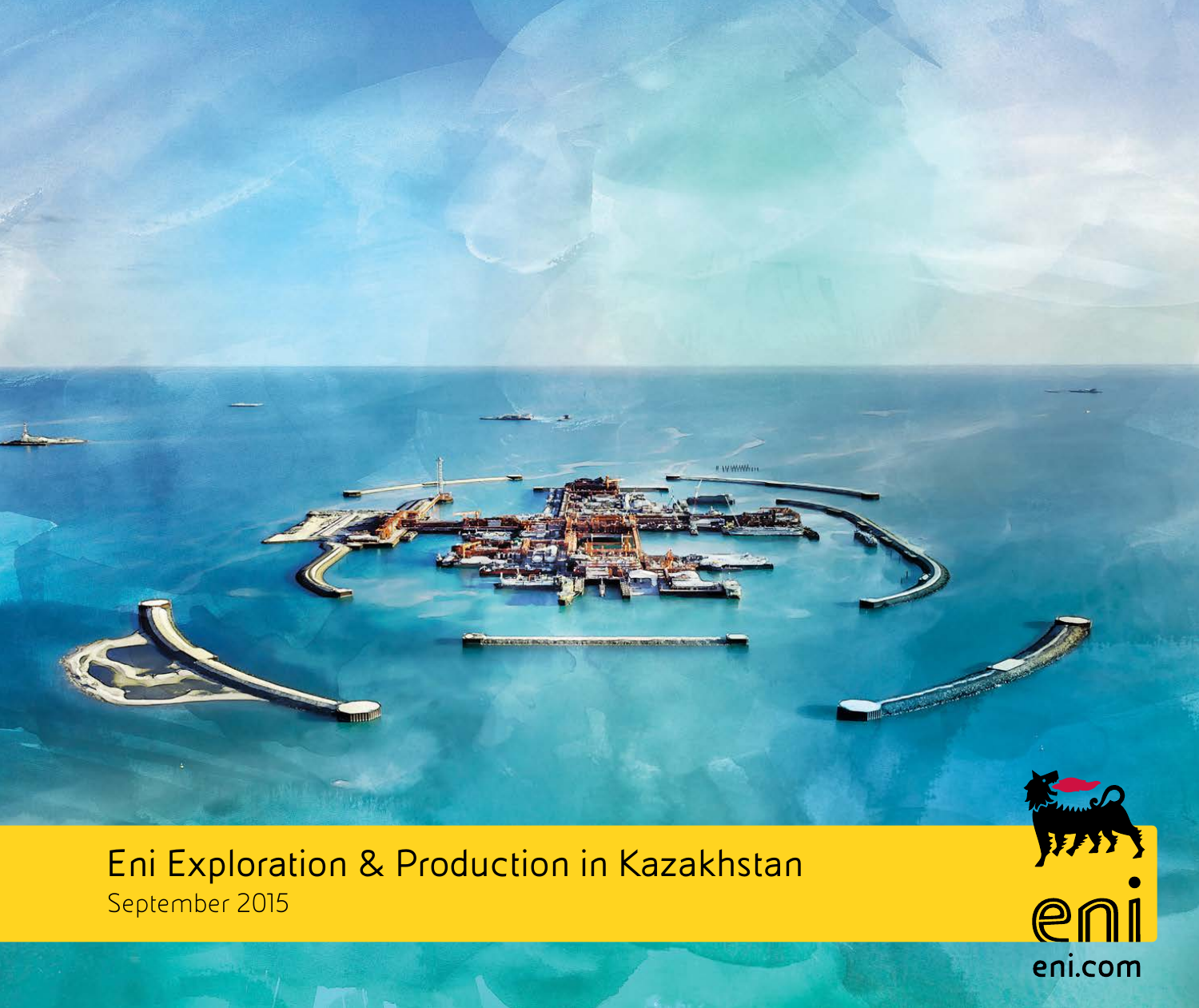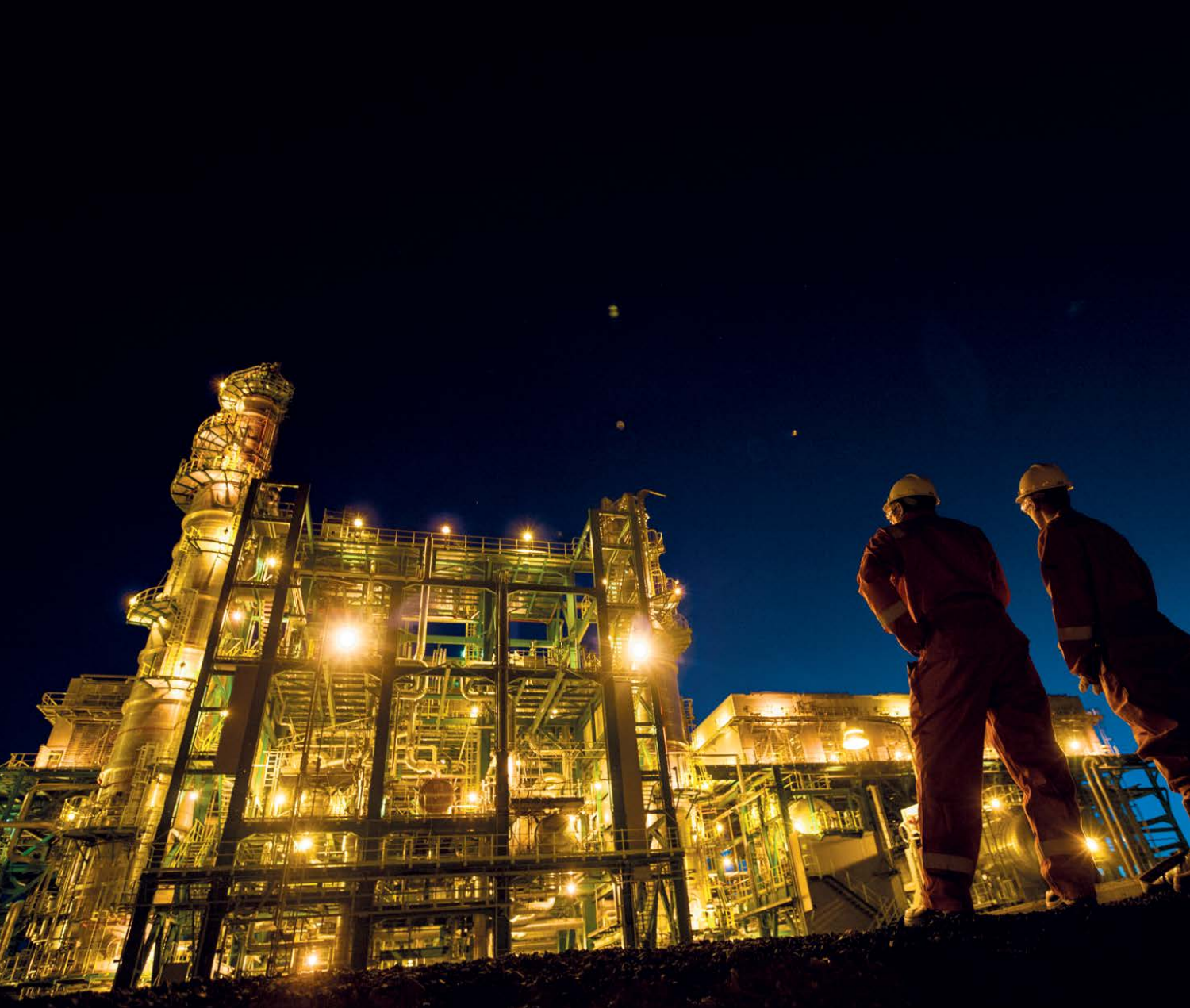

## Eni milestones in Kazakhstan

#### | **1992**

Eni acquired the exclusive right to negotiate the development of Karachaganak field under PSA regime

#### | **1993**

The Kazakhstan Caspyi Shelf Consortium Agreement was signed, providing 11 blocks in the North Caspian Sea with acreage 5.500 km2

#### | **1997**

Both the Karachaganak Final Production Sharing Agreement (FPSA) and the North Caspian Sea Production Sharing Agreement (NCSPSA) were signed

#### | **1998**

Eni appointed co-operator with BG for Karachaganak field

Offshore Kazakhstan International Operating Company N.V. (OKIOC) was established by International Consortium

to explore and produce hydrocarbons at the Kashagan field

#### | **1999**

Karachaganak Phase 2 of development started

#### | **2000**

Kashagan field discovery

#### | **2001**

A subsidiary of Eni, Agip Caspian Sea B.V., selected as sole operator under NCSPSA. Such role was delegated to Agip Kazakhstan North Caspian Operating Company N.V. (Agip KCO)

President of the Republic of Kazakhstan, Nursultan Nazarbauev, opened a new power station at the Karachaganak Processing Complex (KPC)

### | **2002**

Kalamkas field discoveru

#### | **2003**

Aktoty and Kairan fields' discovery

The Karachaganak Phase 2 of development completed. President of Kazakhstan, Nursultan Nazarbayev, inaugurated "First Oil" of Phase 2

#### | **2004**

Approval of the Kashagan Development Plan and Budget

#### | **2005**

National Company "KazMunayGas" officially entered the Kashagan Project

#### | **2009**

NCOC became operator under the NCSPSA with Agip KCO maintaining the responsibility as designated agent for Kashagan Phase 1 development until commercial production

#### | **2012**

National Company "KazMunayGas" officially entered Karachaganak Joint Venture

#### | **2014**

North Caspian Operating Company N.V. appointed as a single entity operator of the NCSPSA activities

Eni and National Company "KazMunaiGas" signed strategic agreement which defines principal terms of cooperation for the joint development of the Isatay block located in the Kazakhstan Sector of the Caspian Sea and construction of a ship building and ship repair yard in Kuryk - Mangistau region

#### | **2015**

"KazMunaiGas" and Eni finalized an agreement that defines the commercial terms of the transfer to Eni of 50% of the subsoil use rights in the Isatay offshore block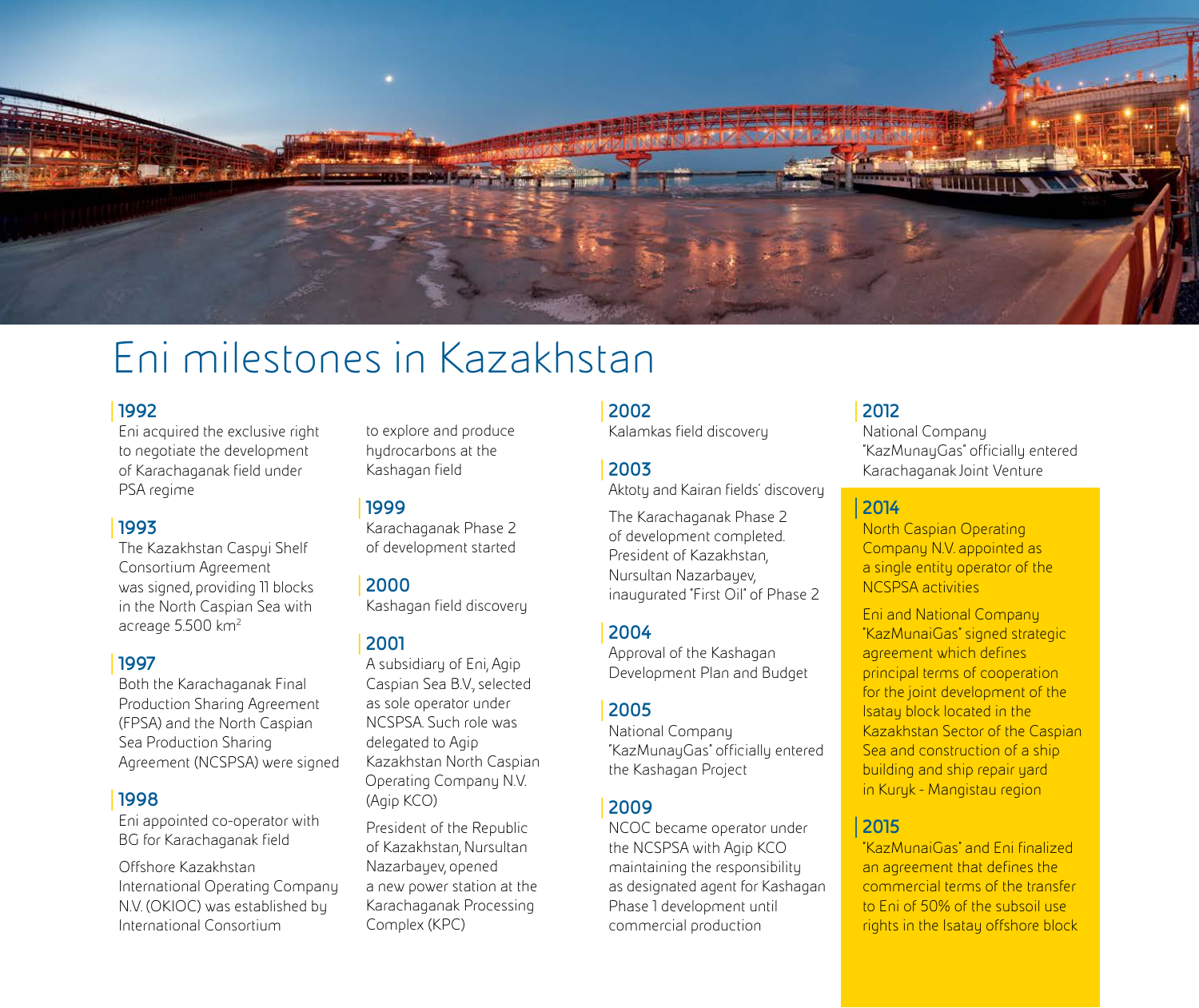# Eni projects

Eni is one of the first international oil and gas companies to enter Kazakhstan at the beginning of the 90s. Over the years, Eni has maintained a strong presence in the Republic's energy industry, holding important stakes in two of the country's largest projects: Eni is co-operator of the Karachaganak field and the partner in the North Caspian Sea Production Sharing Agreement (NCSPSA).

### **Kashagan**

Eni holds a 16,81% working interest in NCSPSA, which defines terms and conditions for the exploration and development of the Kashagan field discovered in the Northern section of the contractual area in the year 2000 over an undeveloped area extending for 4,600 square kilometers. Due to the magnitude combined with technical and environmental

complexities, the Kashagan field will be developed in phases by North Caspian Operating Company New Venture (NCOC N.V.), the current sole operator of the PSA.

Other discoveries in the area include also the fields of Kalamkas, Aktoty and Kairan.

## **Karachaganak**

Located onshore in West Kazakhstan, Karachaganak field was discovered in 1979 and is one of the world's largest gas and condensate fields.

Operations are conducted by the Karachaganak Petroleum Operating Consortium (KPO) with Eni and BG as co-operators.

In 2014 the production of the Karachaganak field averaged 242 kbbl/d of liquids and 909 mmcf/d of natural gas.

## **Delivering** on sustainable value

Eni considers sustainability a driver in the process of continuous improvement that guarantees results over time, while reinforcing its business performance and reputation. It is committed to taking action aimed at promoting respect for people and their rights, the environment and more generally, the broader interests of the communities in which it operates. It conducts its activities by taking full account of the interests of the stakeholders, aware that dialogue and shared objectives are the way to create reciprocal value.

## **Environment**

An innovative environmental monitoring system was implemented in 2014. The project designed by Eni provides for the application of a mobile underwater vehicle (AUV) able to realize an environmental monitoring and asset integrity at the production facility. During the year the integrated program for the management of biodiversity in the Ural Delta (Ural River Park Project - URPP) was completed which is actually the first private-public cooperation project of this kind in the Caspian region. The program was launched by Eni under the sponsorship of the Environment and Water Resources Kazakh Authority and aimed to protect the environment and ecosustems in the Caspian area.

In June 2014 the project received an official UNESCO designation to be included in the Man and Biosphere Program.

## **Education**

Eni has always demonstrated a great commitment towards the development of scientific and technological skills at the academic institutions of the countries in which it operates.

In 2012 Eni and the "Nazarbayev University Research and Innovation System" (NURIS), with the support of Eni Corporate University,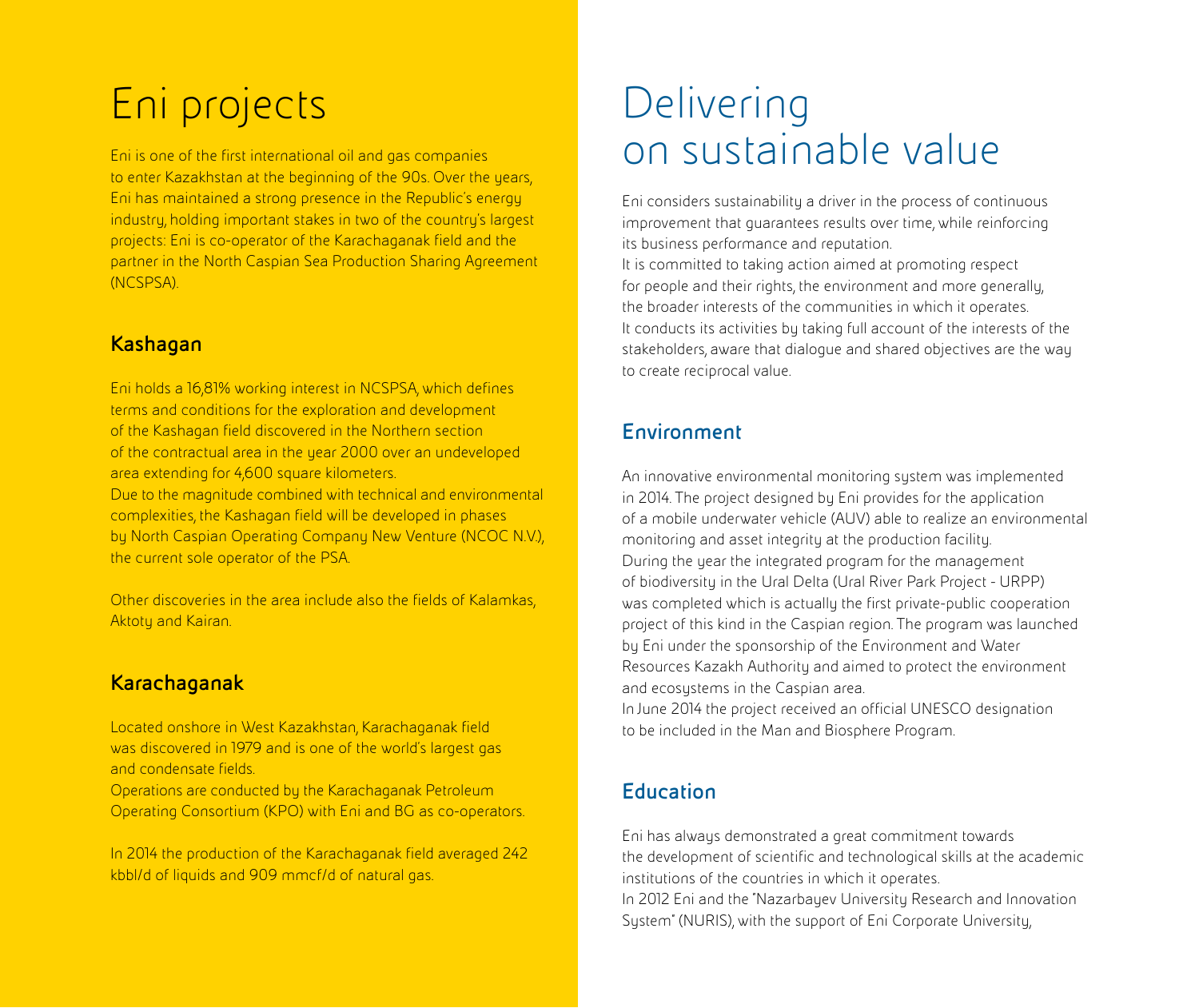

have stipulated an agreement for the establishment of an "Eni Research Laboratory in Environmental Engineering". The project is promoting the development of the specific educational programs and scientific and technological skills, with the focus on solar energy engineering and material structure.

#### **Promotion of health**

For Eni the promotion of wellbeing in local communities represents an important tool for improving its effectiveness as a partner in development. The construction of two Sports Centers in Mangistau region were sponsored by Eni. The first one in Kyzyltobe village was completed in summer 2013, the second in Baskudyk village - in 2014. Both sport complexes are suitable for boxing, basketball, volleyball, gymnastic and many other activities and will become the center of sport and cultural life in the area.

#### **Annual children reception in Italy**

An established and traditional Eni program dedicated to young people is the annual reception for Kazakh children in the renowned Italian sea resort of Cesenatico, on the shore of Adriatic Sea. Every year since 1999, over 160 Kazakh children from disadvantaged families have the opportunity to spend time in the pleasant environment of the Adriatic coast, participate in diverse health and entertainment events and take excursions to different Italian cities and historical sites.

Overall, about 2.000 children have visited the camp.

#### **Eni also contributes to the sustainable development of the regions through its partnership in Kashagan and Karachaganak projects.**

To date, the value of investments into social infrastructure projects in Western Kazakhstan Oblast amounts to over US\$ 275 million. A large number of new schools, kindergartens, hospitals, as well as social and community-purpose buildings have been constructed in recent years. Hundreds of kilometers of roads were also laid.

The social infrastructure program in Atyrau and Mangistau Regions, where Kashagan operations are located, covers the construction of schools, kindergartens, sport facilities, and other infrastructure designed to benefit the community including the building of roads, the supply of electric power, gas and water. To date, investments in social projects have exceeded US\$ 440 million.